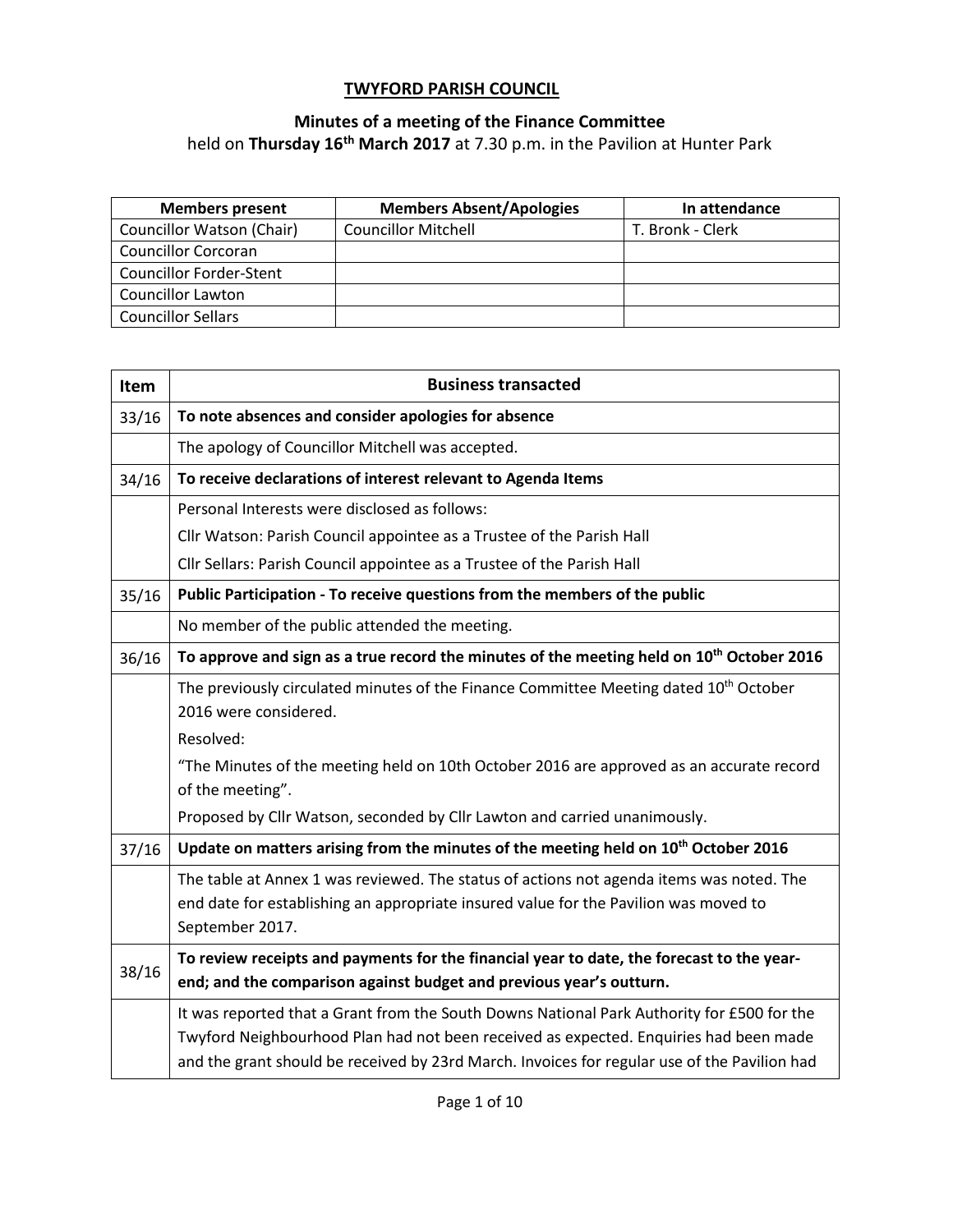|       | also been issued to enable income for 1026/17 to be reflected in this year's accounts. The<br>forecast receipts (net of VAT) for 2016/17 are therefore £130,000. However, due to<br>postponements from January and February, football bookings for early 2017 extend into April<br>and payment at the end of season will mean the income of approximately £840 is reflected in<br>next year's accounts.                                                                                                                                                                                                                                                                                                                                                                                                                                                                                                                                                                                                                                                                                                                                                                                                                                                                                             |
|-------|-----------------------------------------------------------------------------------------------------------------------------------------------------------------------------------------------------------------------------------------------------------------------------------------------------------------------------------------------------------------------------------------------------------------------------------------------------------------------------------------------------------------------------------------------------------------------------------------------------------------------------------------------------------------------------------------------------------------------------------------------------------------------------------------------------------------------------------------------------------------------------------------------------------------------------------------------------------------------------------------------------------------------------------------------------------------------------------------------------------------------------------------------------------------------------------------------------------------------------------------------------------------------------------------------------|
|       | Taking into account the known payments for March, and assuming that all s137 grants are<br>paid, the forecast payment total for 2016/17 is approximately £129,500. Some invoices for<br>services received in 2016/17 will, however, be received after the year end. The most<br>significant outstanding payments will be for streetlighting which may cost in the region of<br>£1,500 (the accounts do, nonetheless, show 12 months of costs due to the invoice for<br>2015/16 being paid in the current year); emptying of dog poo bins (£325), the costs for March<br>of the administrator of the Twyford Neighbourhood Plan (estimated £600) and use of the<br>Gilbert Room (£150) for Parish Council meetings.                                                                                                                                                                                                                                                                                                                                                                                                                                                                                                                                                                                  |
|       | Comparisons to budget show significant variation because total receipts were approximately<br>£86,000. The difference of £44,000 is largely explained by a contribution of nearly £27,000 for<br>the Parish Hall exterior works; grants totalling approximately £9,500 from Winchester City<br>Council reimbursing expenditure on sports and play equipment and grants for the Twyford<br>Neighbourhood Plan totalling approximately 4,500. These all contributed to payments<br>exceeding budget. Other variations were explained as follows: the Parish Council made a<br>substantial payment towards the parish hall refurbishment, salary was paid to the former and<br>current Clerk during a one month handover in April, administration costs include purchase of<br>a new computer (and software) a projector and phone; the budget did not adequately<br>anticipate hall hire costs or s137 grants. Underspending was mainly on Hunter Park<br>(including the pavilion), Northfields and the Allotments; and training costs were less largely<br>because the Clerk did not commence CiLCA training. The forecast and comparisons is at<br>Annex 2.<br>Action - The Clerk is to write to Winchester CC and the SDNPA to enquire into CIL payments<br>for which the Council may be eligible. |
| 39/16 | To review receipts and payments attributable to the Twyford Neighbourhood Plan for the<br>financial year to date, the forecast for year-end and its comparison against its budget; the<br>budget for 2017/18 and any revised forecast prepared by the Twyford Neighbourhood Plan<br>Advisory Group for 2017/18.                                                                                                                                                                                                                                                                                                                                                                                                                                                                                                                                                                                                                                                                                                                                                                                                                                                                                                                                                                                     |
|       | The total receipts to date, plus £500 grant to be received in the current year, bring 2016/17<br>receipts to £4,240. Total payments in the year to date, plus payments scheduled to be made<br>in March, are £11, 237.53, giving a net figure of £6,997.53. The budget for 2016/17 was<br>£8,000, giving an underspend of approximately £1,000. This variance can be explained as<br>follows: administration costs were higher than anticipated but slippage resulted in "pre-<br>submission" publicity costs of £2,000 budgeted for 2016/17 not yet being incurred (however,<br>this slippage was not identified in September when the budget was proposed and so these<br>are not provided for in the budget for 2017/18).                                                                                                                                                                                                                                                                                                                                                                                                                                                                                                                                                                        |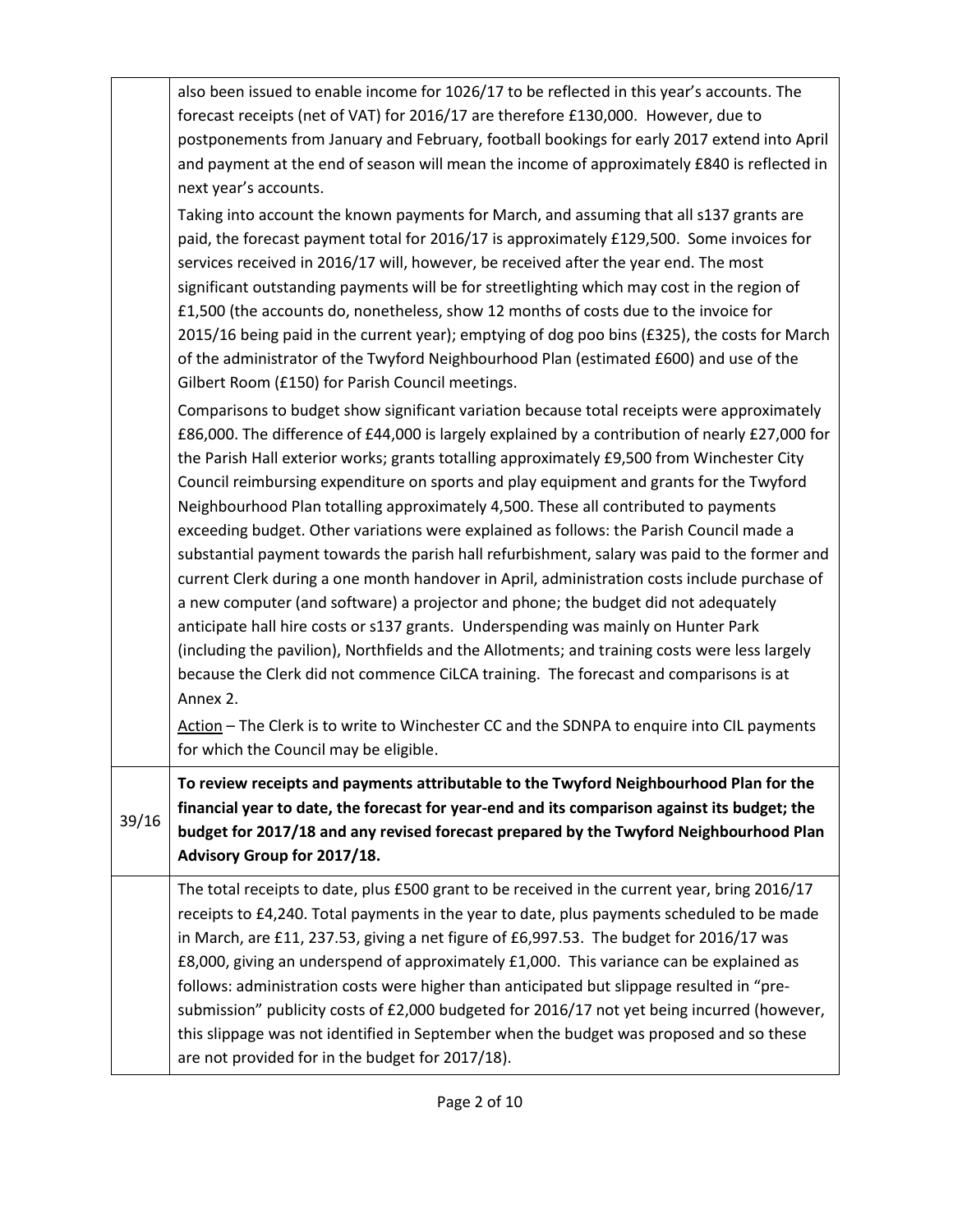| 40/16 | To consider and agree, for recommendation to the Full Council, any Reserves to be made<br>against 2016/17 bank balances.                                                                                                                                                                                                                                                                                                                                                                                                                                                                                                                                                                                                                                                                                                                                                                                                                                                                                                                                                   |
|-------|----------------------------------------------------------------------------------------------------------------------------------------------------------------------------------------------------------------------------------------------------------------------------------------------------------------------------------------------------------------------------------------------------------------------------------------------------------------------------------------------------------------------------------------------------------------------------------------------------------------------------------------------------------------------------------------------------------------------------------------------------------------------------------------------------------------------------------------------------------------------------------------------------------------------------------------------------------------------------------------------------------------------------------------------------------------------------|
|       | It was noted £62.00 that will be held in the bank balance at the year-end is attributable to an<br>overpayment by £12 of an allotment fee (which will be deducted from the invoice issued in<br>April for 2017/18) and a refundable deposit of £50 paid by Fair Oak Cricket Club for their hire<br>of pitches for the 2017 season.<br>The Committee considered whether any other bank balances should be earmarked as a<br>Reserve for specified expenditure purposes in future financial years.<br>It was noted that a 'retention' of 2.5% or £966.63 is payable for completion of the contract<br>for the external repairs and redecoration of the Parish Hall. It was agreed to recommend to<br>the Full Council that a reserve is made for that sum, which is payable in 2017.<br>It was noted that the 2016/17 budget for the Twyford Neighbourhood Plan had been<br>underspent due to slippage in the timetable and the costs were not provided for in the<br>2017/18 budget. However, following discussion it was decided not to recommend the making               |
|       | of a Reserve of £1,000 towards pre-submission publicity costs that would be incurred in<br>2017/18.<br>It was noted that applicants for s137 grants had been asked to provided evidence of their<br>expenditure before the 31 <sup>st</sup> March, to date two applicants had done so, but several had not.<br>The Chair undertook to contact applicants that had not yet submitted evidence to enable<br>payment of the grant to proceed. The Committee decided to draw the attention of the Full<br>Council to the outstanding claims, so that it could determine whether any Reserve should be<br>made.<br>The grant funded expenditure on new play and sports equipment during 2016/17, which<br>totalled approximately £9,500; and the underspend of approximately £5,000 on Hunter Park<br>and Pavilion maintenance during 2016/17 was noted. The Committee referred to the need to<br>finance major repair and replacement programmes for Hunter Park and Northfields. It was<br>therefore decided to recommend to the Full Council that it reserve £10,000 for the |
|       | replacement of items in Hunter Park and Northfields.                                                                                                                                                                                                                                                                                                                                                                                                                                                                                                                                                                                                                                                                                                                                                                                                                                                                                                                                                                                                                       |
| 41/16 | To review the Asset Register changes for 2016/17, to agree any further changes and to<br>approve an asset disclosure statement for the Parish Council website.                                                                                                                                                                                                                                                                                                                                                                                                                                                                                                                                                                                                                                                                                                                                                                                                                                                                                                             |
|       | The Committee reviewed the Asset Register and noted Internal Audit reports for 2014/15 and<br>2015/16 which recommended that the purchase costs and dates of acquisition of all assets<br>are identified and recorded in the Register; and that the Register is published online.<br>The Chair reported that despite looking back to 2011 it had not been possible to identify all<br>dates and costs, or even to obtain an analysis of items making up totals for example:                                                                                                                                                                                                                                                                                                                                                                                                                                                                                                                                                                                                |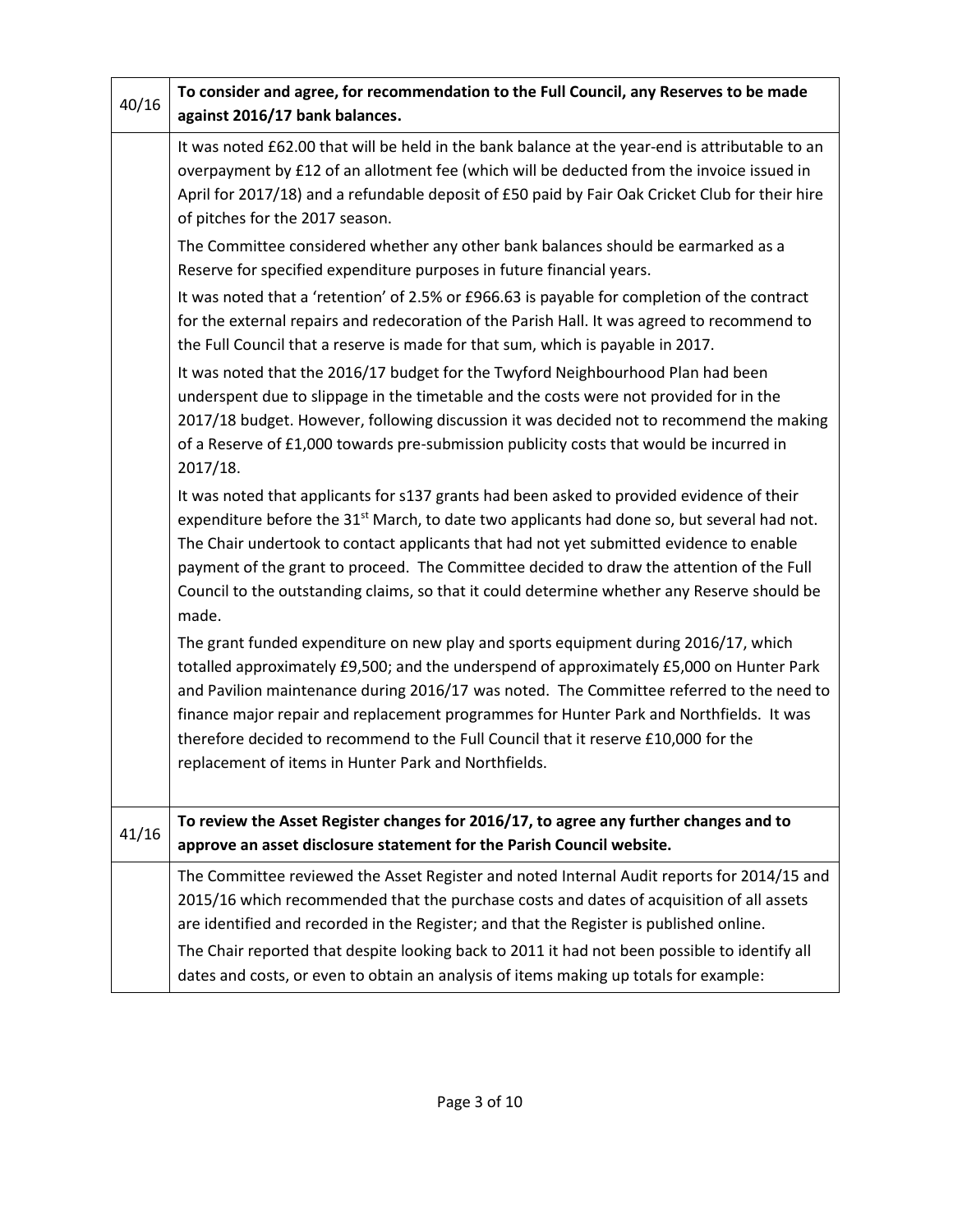|       | "Playground Equipment - Hunter Park". It was clear that in successive years the totals used<br>for the publish accounts had used updated values reflecting insurance replacement values<br>and not the original purchase costs as required by the accounting regulations and guidelines.<br>The Asset Register values also included items insured by the Parish Council but not owned by<br>it, for example the tennis court surface and fencing around it, which should therefore be<br>written off. In order to record an appropriate value for existing assets the Clerk (as<br>Responsible Financial Officer) suggested that each existing item should be listed and a value<br>attributed to it, with the balance also being written off. The Committee agreed that the value<br>of Hunter Park play equipment at £64,360 could not be supported by the Parish records and<br>therefore some write off was required, in particular, the basketball court was no longer<br>usable as such. The same process should be undertaken for the £40,000 attributed to<br>Northfields play equipment.<br>Having agreed the need to write off values from the Asset Register it was also agreed it was<br>inappropriate to publish a detailed summary of assets on the Parish website until the |
|-------|--------------------------------------------------------------------------------------------------------------------------------------------------------------------------------------------------------------------------------------------------------------------------------------------------------------------------------------------------------------------------------------------------------------------------------------------------------------------------------------------------------------------------------------------------------------------------------------------------------------------------------------------------------------------------------------------------------------------------------------------------------------------------------------------------------------------------------------------------------------------------------------------------------------------------------------------------------------------------------------------------------------------------------------------------------------------------------------------------------------------------------------------------------------------------------------------------------------------------------------------------------------------------------------------|
|       | approach taken was reviewed and accepted by the Internal Auditor. Concerns also existed<br>that values attributed to machinery might lead to its theft. It was further noted that<br>legislation requiring local authorities to publish certain details of assets did not apply directly<br>to councils the size of Twyford's. Therefore the Twyford Parish Council Website disclosure<br>should merely refer to two categories of Parish Council assets: "Hunter Park and Northfields<br>land, buildings and equipment", and to "Other Parish Council land at Twyford Meads and<br>Berry Meadow".                                                                                                                                                                                                                                                                                                                                                                                                                                                                                                                                                                                                                                                                                         |
|       | Resolved "Twyford Parish Council's Clerk shall restate its Asset Register, the Full Council shall<br>be asked to approve the write-off of values that cannot be attributed to existing assets<br>owned by the Parish Council; and the Parish Council shall publish its 2016/17 assets as<br>"Hunter Park and Northfields land, buildings and equipment" and "Other Parish Council land<br>at Twyford Meads and Berry Meadow" both without attributable values.<br>Proposed by Councillor Watson, seconded by Councillor Lawton and carried unanimously.<br>Action - Clerk to amend the Asset Register                                                                                                                                                                                                                                                                                                                                                                                                                                                                                                                                                                                                                                                                                      |
| 42/16 | To consider action taken to address internal audit reports for 2014/15 and 2015/16 and to<br>agree any further steps.                                                                                                                                                                                                                                                                                                                                                                                                                                                                                                                                                                                                                                                                                                                                                                                                                                                                                                                                                                                                                                                                                                                                                                      |
|       | The Internal Audit Report for 2014/15 was reviewed.<br>It was noted that there was a reference to production of a bank reconciliation and statement<br>of bank balances for every meeting (of the Full Council). Due to the adoption in 2016/17 of an<br>accounting spreadsheet that produced a template for quarterly accounts with a bank<br>reconciliation the Full Council had no longer been provided with a monthly bank balances and<br>reconciliations. It was noted, however, that the Clerk received bank statements monthly and<br>it was therefore agreed that if the Internal Auditor considered the risk to the Council<br>necessitates that the Full Council must receive monthly bank reconciliations this shall be<br>reinstated.                                                                                                                                                                                                                                                                                                                                                                                                                                                                                                                                         |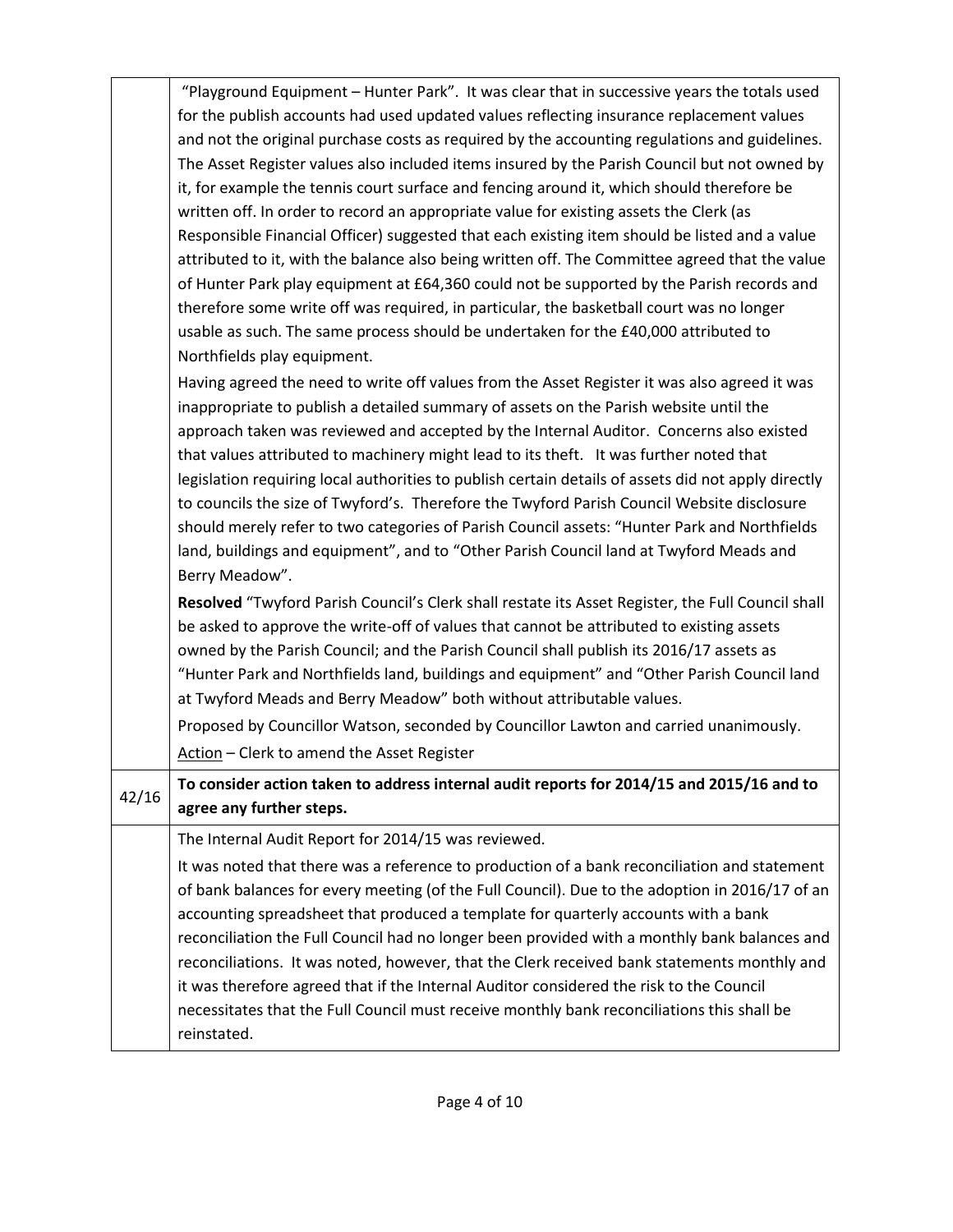|       | It was noted that the 2014/15 Report referred to the budget for the next year being included<br>in the minutes when the precept is agreed and that it should be published on the website. It<br>was agreed that the budget presented to the December 2016 Full Council meeting should                                                                                                                                                                                                                                                                                                                                                 |
|-------|---------------------------------------------------------------------------------------------------------------------------------------------------------------------------------------------------------------------------------------------------------------------------------------------------------------------------------------------------------------------------------------------------------------------------------------------------------------------------------------------------------------------------------------------------------------------------------------------------------------------------------------|
|       | therefore be added to the approved minutes and be added to the Full Council website page.<br>It was noted that another requirement related to the Asset Register, which could not be<br>prepared as recommended; but that action was being taken.                                                                                                                                                                                                                                                                                                                                                                                     |
|       | The final recommendation related to VAT which had been comprehensively reviewed and<br>was now believed to be correctly accounted for.                                                                                                                                                                                                                                                                                                                                                                                                                                                                                                |
|       | The 2015/16 Internal Audit Report was then reviewed. It was noted the recommendation to<br>use the HALC accounting spreadsheet had been implemented; historic control account<br>balances had been written off as recommended; and VAT had also been dealt with as<br>referred to above. However, the Asset Register had not been resolved, as referred to above<br>and it was also noted that the Council had not filled every vacancy there being 11 of 13 places<br>filled (and one will become vacant in May); nonetheless the quorum for the Council had as a<br>result of the Internal Audit Report been increased from 3 to 4. |
| 43/16 | To review the effectiveness of internal audit and the Council's financial systems and<br>internal controls throughout 2016/17.                                                                                                                                                                                                                                                                                                                                                                                                                                                                                                        |
|       | The Committee discussed the effectiveness of Internal Audit and the Council's financial<br>systems and controls throughout 2016/17. Aspects of Internal Audit were considered using a<br>circulated template of good practice published by BDO and a guidance note for such reviews.<br>It was concluded that although some weaknesses existed, these were not considered<br>material, they have been or are being resolved and therefore the systems of control overall<br>have been effective throughout 2016/17.                                                                                                                   |
| 44/16 | To consider Governance Statements required for 2015/16 and to agree whether the<br>Council's positive responses can be repeated for 2016/17 or any steps required.                                                                                                                                                                                                                                                                                                                                                                                                                                                                    |
|       |                                                                                                                                                                                                                                                                                                                                                                                                                                                                                                                                                                                                                                       |
|       | The previously circulated Governance Statements were referred to. The Committee agreed<br>that there were no known reasons for it to report any adverse conclusion, therefore no<br>remedial steps were required and the Committee can recommend that the Full Council's<br>response to each Statement is positive.                                                                                                                                                                                                                                                                                                                   |
| 45/16 | To note an Internal Audit is booked for 8 <sup>th</sup> May and to agree the actions to be taken (and<br>timeframe) in preparation for both the internal audit and subsequent external audit.                                                                                                                                                                                                                                                                                                                                                                                                                                         |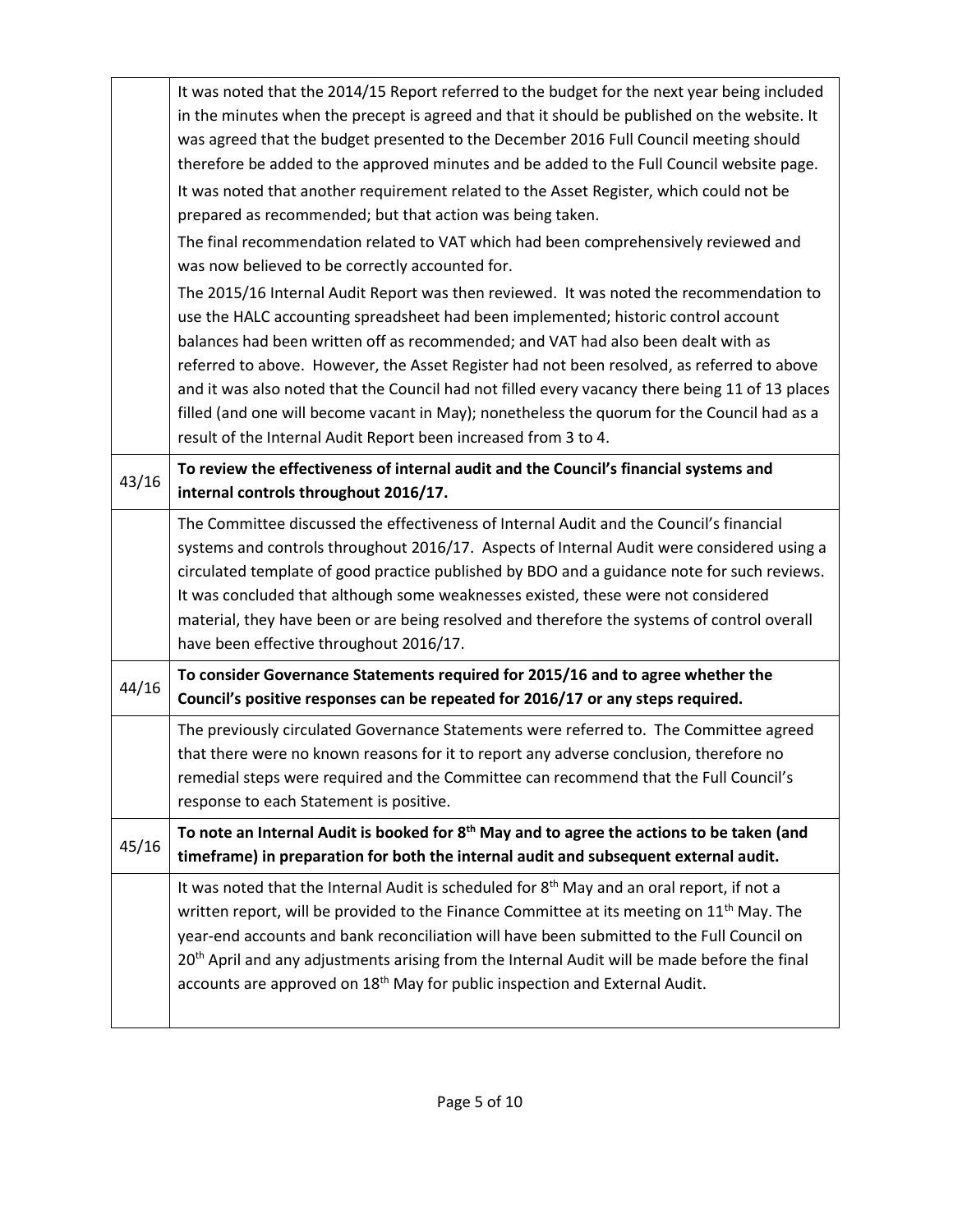|       | To note Twyford Parish Council responded to the 2017/18 Local Government Finance                       |
|-------|--------------------------------------------------------------------------------------------------------|
| 46/16 | Settlement Consultation and to note the Government's summary of responses by Parish                    |
|       | Councils.                                                                                              |
|       | It was noted that the Department for Communities and Local Government had issued a                     |
|       | summary of responses to the 2017/18 Local Government Finance Settlement Consultation.                  |
|       | There were 1750 responses to the consultation from a range of organisations including 1390             |
|       | from Town and Parish Councils and 36 from Town or Parish Councillors. Two Committee                    |
|       | members confirmed they had submitted comments in addition to those submitted on behalf                 |
|       | of the Council. Of 1141 responding parishes, 92% objected to principles for larger town and            |
|       | parish councils being applied to all parish councils. The arguments focused on proportionality,        |
|       | local knowledge and consent, and the protection of valued services. The document stated: "a            |
|       | small number [8% or less] of respondents welcomed the possibility of some parish precepts              |
|       | being subject to limits. This was on the basis of treating the sector the same way as other            |
|       | types of authorities, and protecting council tax payers."                                              |
|       | It was noted that there has been no announcement of a cap on precept increases or the                  |
|       | adoption of a referendum requirement for parish councils of the size of Twyford.                       |
| 47/16 | To discuss Twyford Parish Councils Compliance with Pension regulations and to agree any                |
|       | steps to be taken.                                                                                     |
|       | The Chair referred to correspondence received from the Pensions Regulator and the                      |
|       | requirement to offer a stakeholder or other pension to any employee earning more than a                |
|       | threshold amount. Confirmation of compliance as at 1 <sup>st</sup> April 2017 must be submitted by the |
|       | Chair shortly into the new financial year.                                                             |
|       | It was confirmed that the Cleaner's salary is below the threshold. The Clerk is already a              |
|       | member of a pension scheme offered by the Parish Council. The Council is therefore able to             |
|       | confirm its compliance as at 1 <sup>st</sup> April.                                                    |
| 48/16 | To raise any items for the next agenda and agree the date of the next meeting [scheduled               |
|       | for 11 May].                                                                                           |
|       | It was agreed that the results of the Internal Audit shall be an item for the agenda of the next       |
|       | meeting, which shall be held on 11 May 2017 in the Pottinger Pavilion.                                 |
|       |                                                                                                        |
|       | The meeting closed at 10.00pm.                                                                         |
|       |                                                                                                        |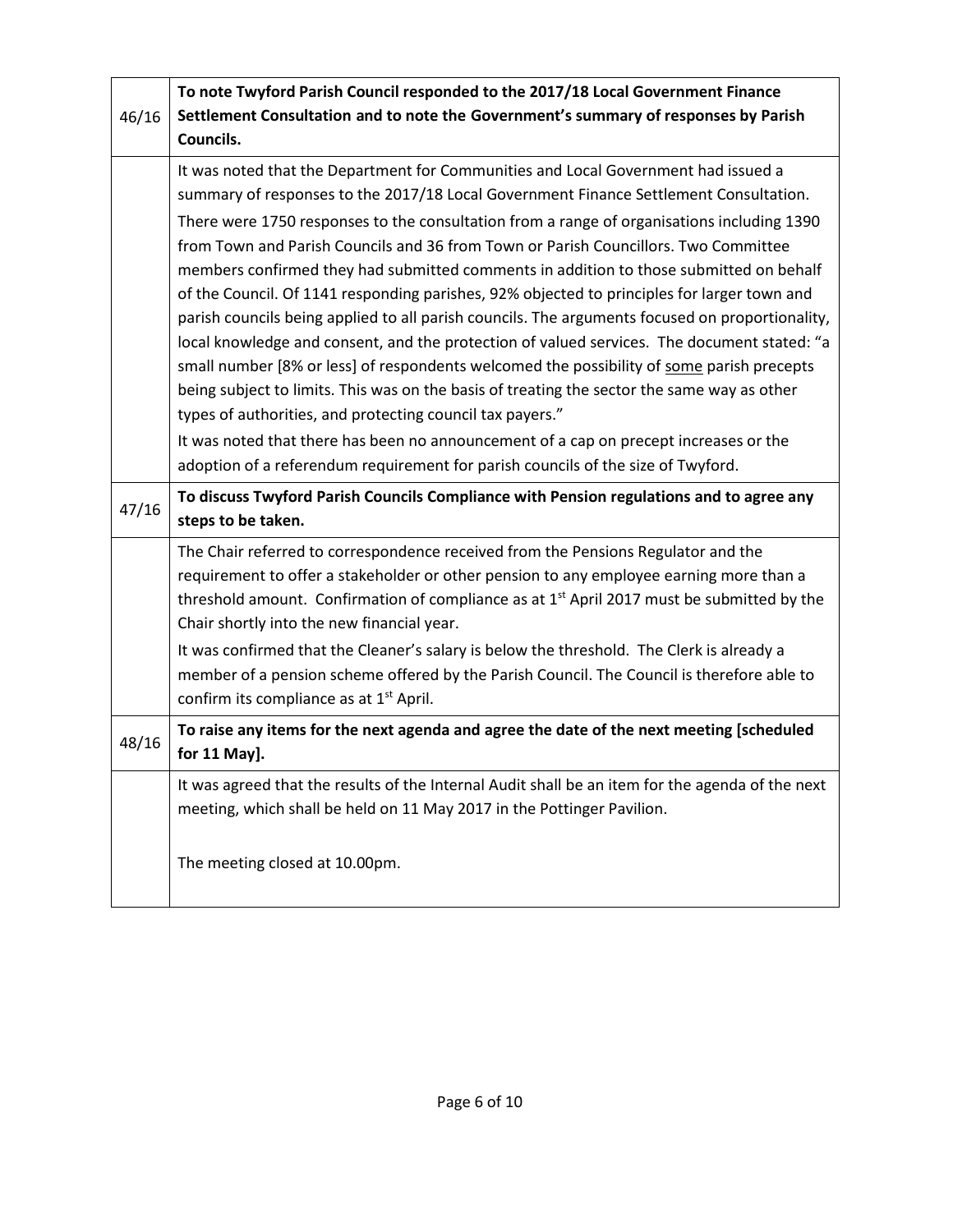|                            | <b>Table of outstanding actions</b>                                                                                                                                  |                                           |                                                                                       |                                                                         |
|----------------------------|----------------------------------------------------------------------------------------------------------------------------------------------------------------------|-------------------------------------------|---------------------------------------------------------------------------------------|-------------------------------------------------------------------------|
| Owner                      | <b>Action to be taken</b>                                                                                                                                            | <b>Target</b><br><b>Date</b><br>[Revised] | <b>Action Taken</b><br>[Update]                                                       | <b>Status after</b><br>meeting of<br>10 <sup>th</sup><br><b>October</b> |
| Clerk                      | Prepare a Financial Risk Assessment as at 30<br>September 2016 for submission to the Finance<br>Committee in October.                                                | 6 October                                 | Review and amendment of existing<br><b>Financial Risk Assessment has</b><br>commenced |                                                                         |
|                            |                                                                                                                                                                      | 31 Jan                                    | Revised assessment approved by the<br><b>Full Council</b>                             | Closed                                                                  |
| Clerk&<br>Finance<br>Chair | The asset register is to be reviewed by the Clerk, with<br>the assistance of Councillors, and its status is to be<br>reported to the Finance Committee in September. | 15 Sept                                   | In progress and on the Agenda for<br>September meeting                                |                                                                         |
|                            |                                                                                                                                                                      | March                                     | To be reviewed by the Finance                                                         | Agenda                                                                  |
|                            |                                                                                                                                                                      | 2017                                      | Committee in March                                                                    | Item                                                                    |
| Cllr                       | Seek an estimate for future insurance purposes of the                                                                                                                | 31 Oct.                                   | In progress                                                                           |                                                                         |
| Watson                     | replacement cost the Pavilion                                                                                                                                        | March 17                                  |                                                                                       | In progress                                                             |
|                            | Actions added by the meeting on 10 <sup>th</sup> October 2016                                                                                                        |                                           |                                                                                       |                                                                         |
| 27.2/16                    | Agree the timeframe for the internal and external audit                                                                                                              | 31 Dec.                                   | Internal Audit scheduled for 8 May.                                                   |                                                                         |
| Clerk                      | of accounts for the year ended 31 March 2017.                                                                                                                        |                                           | Proposed accounts submission date                                                     | Agenda                                                                  |
|                            |                                                                                                                                                                      |                                           | submitted for external auditor                                                        | <b>Item</b>                                                             |
| 27.3/16                    | Complete and submit to BDO LLP the Client                                                                                                                            | 31                                        | Submitted                                                                             | Closed                                                                  |
| Clerk                      | Satisfaction Survey for the 2015/16 audit.                                                                                                                           | October                                   |                                                                                       |                                                                         |
| 31/16                      | Prepare and circulate a draft response to the 2017/18                                                                                                                | 14                                        | Draft circulated and agreed version                                                   | Closed                                                                  |
| <b>Clerk</b>               | Local Government Finance Settlement Consultation                                                                                                                     | October                                   | subsequently submitted                                                                |                                                                         |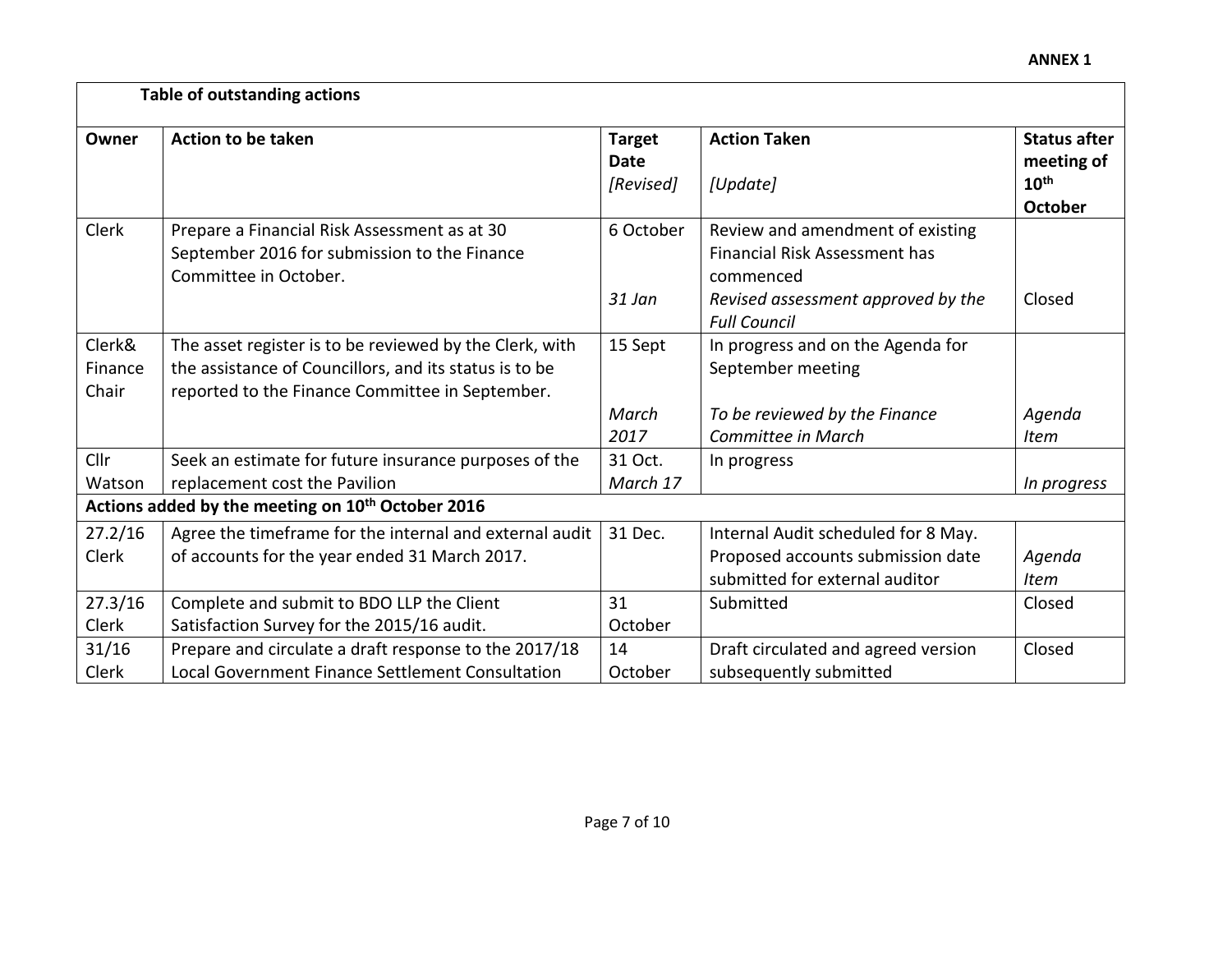|                | Table of outstanding actions carried forward from the Finance Committee Meeting of 16 <sup>th</sup> March 2017 |                                    |                                 |                                |
|----------------|----------------------------------------------------------------------------------------------------------------|------------------------------------|---------------------------------|--------------------------------|
| Owner          | <b>Action to be taken</b>                                                                                      | <b>Target</b><br>Date<br>[Revised] | <b>Action Taken</b><br>[Update] | Status as at<br>[DATE]<br>2017 |
| Cllr<br>Watson | Seek an estimate for future insurance purposes of the<br>replacement cost the Pavilion                         | 31 Oct.<br>March 17<br>Sept 2017   | In progress                     |                                |
|                | Actions added by the meeting on 16 <sup>th</sup> March 2017                                                    |                                    |                                 |                                |
| Clerk<br>38/16 | Write to Winchester CC and the SDNPA to enquire into<br>CIL payments for which the Council may be eligible     | 10 May                             |                                 |                                |
| Clerk<br>41/16 | Restate the assets held as at the year end and write off<br>assets values that cannot be confirmed             | 23rd March                         |                                 |                                |
|                |                                                                                                                |                                    |                                 |                                |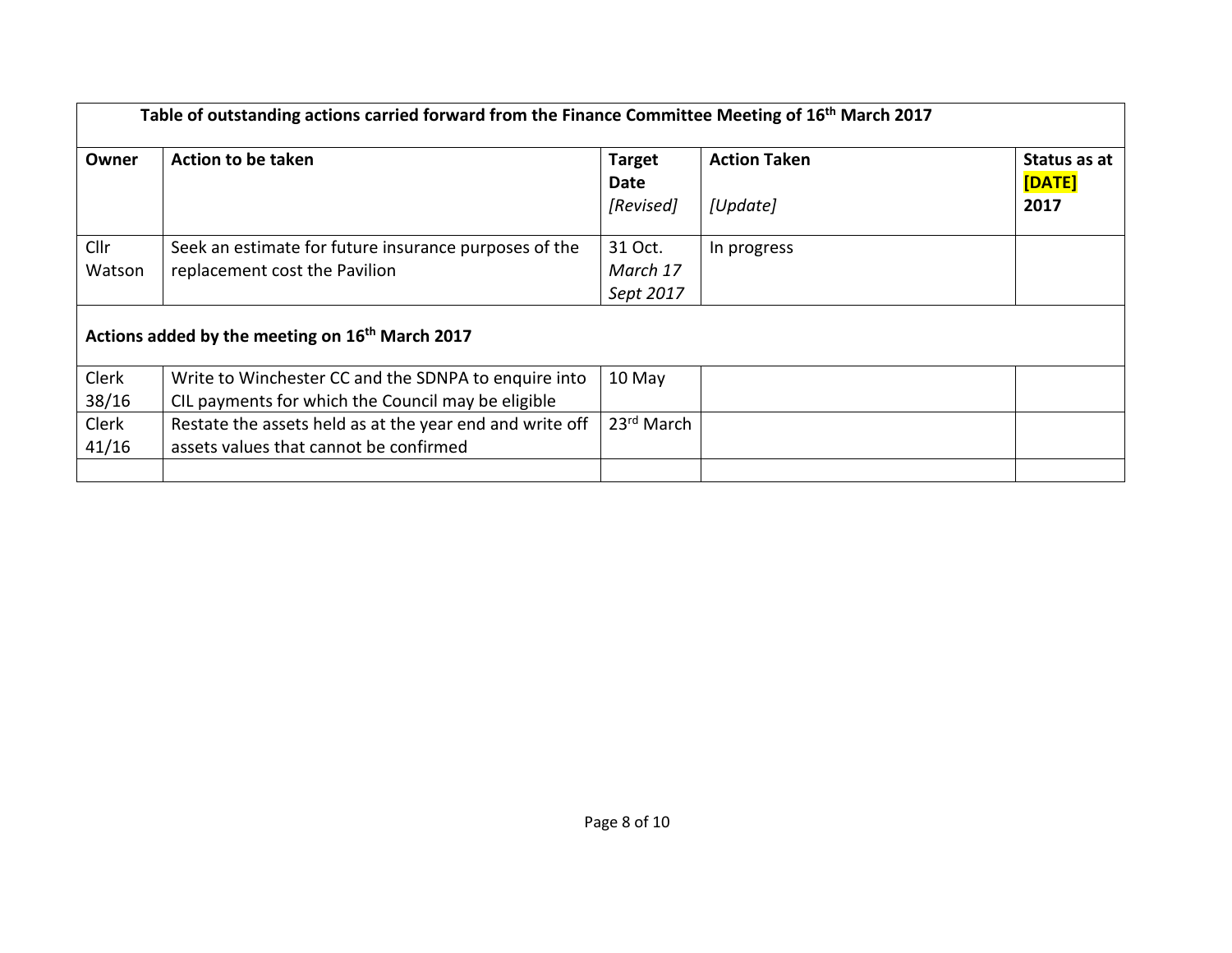## **ANNEX 2**

|               |               |                                     | <b>TWYFORD PARISH COUNCIL</b>                 |                                |            |
|---------------|---------------|-------------------------------------|-----------------------------------------------|--------------------------------|------------|
|               |               |                                     | <b>SUMMARY RECEIPTS &amp; PAYMENT ACCOUNT</b> |                                |            |
|               |               |                                     | YEAR ENDED 31 MARCH 2017                      |                                |            |
|               |               |                                     |                                               |                                |            |
| Annual        | Actual-v-     | <b>RECEIPTS</b>                     |                                               | Figures shown exclusive of VAT |            |
| <b>Budget</b> | <b>Budget</b> | <b>Finance</b>                      |                                               | £                              | £          |
| 73,250.00     | 97%           | Precept                             |                                               | 71,101.69                      |            |
| 250.00        | 29%           | <b>Bank Interest</b>                |                                               | 72.53                          |            |
| 500.00        | 6601%         | <b>Grants &amp; Donations</b>       |                                               | 33,003.94                      |            |
| 74,000.00     |               |                                     |                                               |                                | 104,178.16 |
|               |               | Recreation                          |                                               |                                |            |
| 3,500.00      | 121%          | <b>Hunter Park Pitches</b>          |                                               | 4,244.33                       |            |
| 2,700.00      | 99%           | <b>Hunter Park Pavilion</b>         |                                               | 2,675.00                       |            |
| 522.50        | 89%           | <b>Allotments</b>                   |                                               | 464.00                         |            |
| 6,722.50      |               |                                     |                                               |                                | 7,383.33   |
|               |               | Other                               |                                               |                                |            |
|               |               | Twyford Neighbourhood Plan          |                                               | 4,240.00                       |            |
|               |               | <b>Water Meadows</b>                |                                               | 4,964.99                       |            |
| 5,100.00      | 181%          | <b>Open Space Funding</b>           |                                               | 9,244.57                       |            |
|               |               |                                     |                                               |                                | 18,449.56  |
|               |               |                                     | <b>Total receipts before VAT</b>              |                                | 130,011.05 |
| 0.00          |               | <b>VAT</b> reclaimed                |                                               | 9,652.83                       |            |
| 0.00          |               | <b>VAT charged</b>                  |                                               | 386.67                         | 10,039.50  |
| 85,822.50     |               | <b>TOTAL RECEIPTS including VAT</b> |                                               |                                | 140,050.55 |
|               |               |                                     |                                               |                                |            |